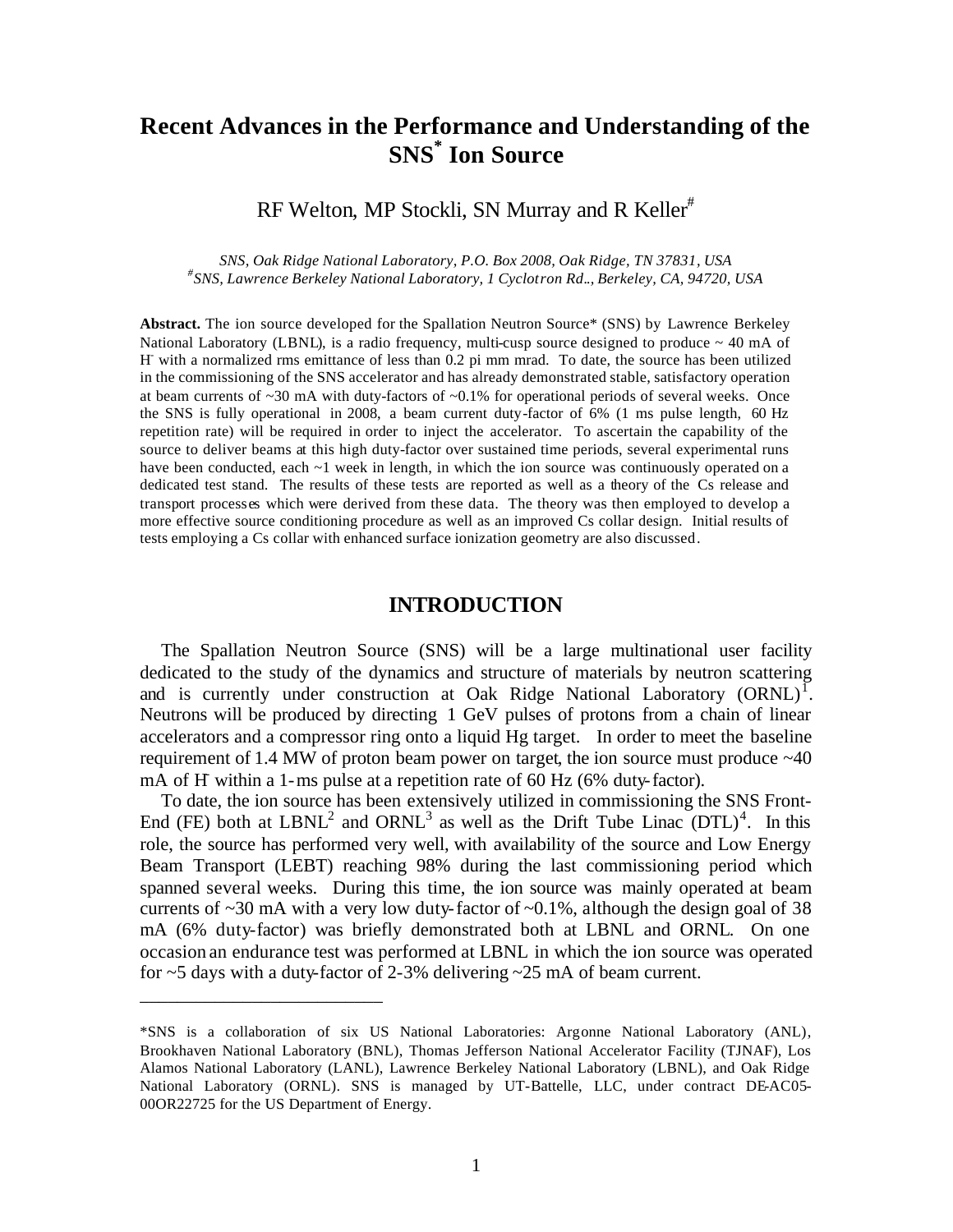Given the lack of performance data<sup>5</sup> taken over long, sustained run-periods at beam duty-factors of  $~6\%$ , we are currently performing such tests on a dedicated test stand capable of unattended continuous operation. Two identical ion sources have been tested over the course of 8 experimental runs, each lasting approximately 1 week, while having performance and operational parameters electronically logged<sup>6</sup>. These data have then been used to develop a formulation of the Cs release and transfer process, which was then used to construct a more effective source conditioning procedure as well as guide the next iterations of SNS ion source development. Given the recent interest shown at this symposium in scaling of various types of Cs enhanced H ion sources to long-pulse, highduty-factor operation, the Cs transport model developed for the SNS ion source is described in sufficient detail to allow applicability to other H- ion sources. Information gleaned from an initial test of the integrated Cs collar / outlet aperture, which employs an optimized ionization surface, is also discussed.



**Figure 1.** Schematic diagram of the SNS ion source.

## **The Multicusp H- Source and LEBT**

A schematic diagram of the H ion source is shown in Fig. 1. The source plasma is confined by a multicusp magnetic field created by a total of 20 samarium-cobalt magnets lining the cylindrical chamber wall and 4 magnets lining the back plate. Pulsed RF power (2 MHz, 20-60 kW) is applied to the antenna shown in the figure through a transformerbased impedance-matching network. The plasma is sustained between high-power RF pulses by continuous application of ~200 W of 13.56 MHz power to the same antenna. A magnetic dipole (150-300 Gauss) filter separates the main plasma from a smaller H generation region where low-energy electrons facilitate the production of large amounts of negative ions. An air heated/cooled collar, equipped with eight cesium dispensers,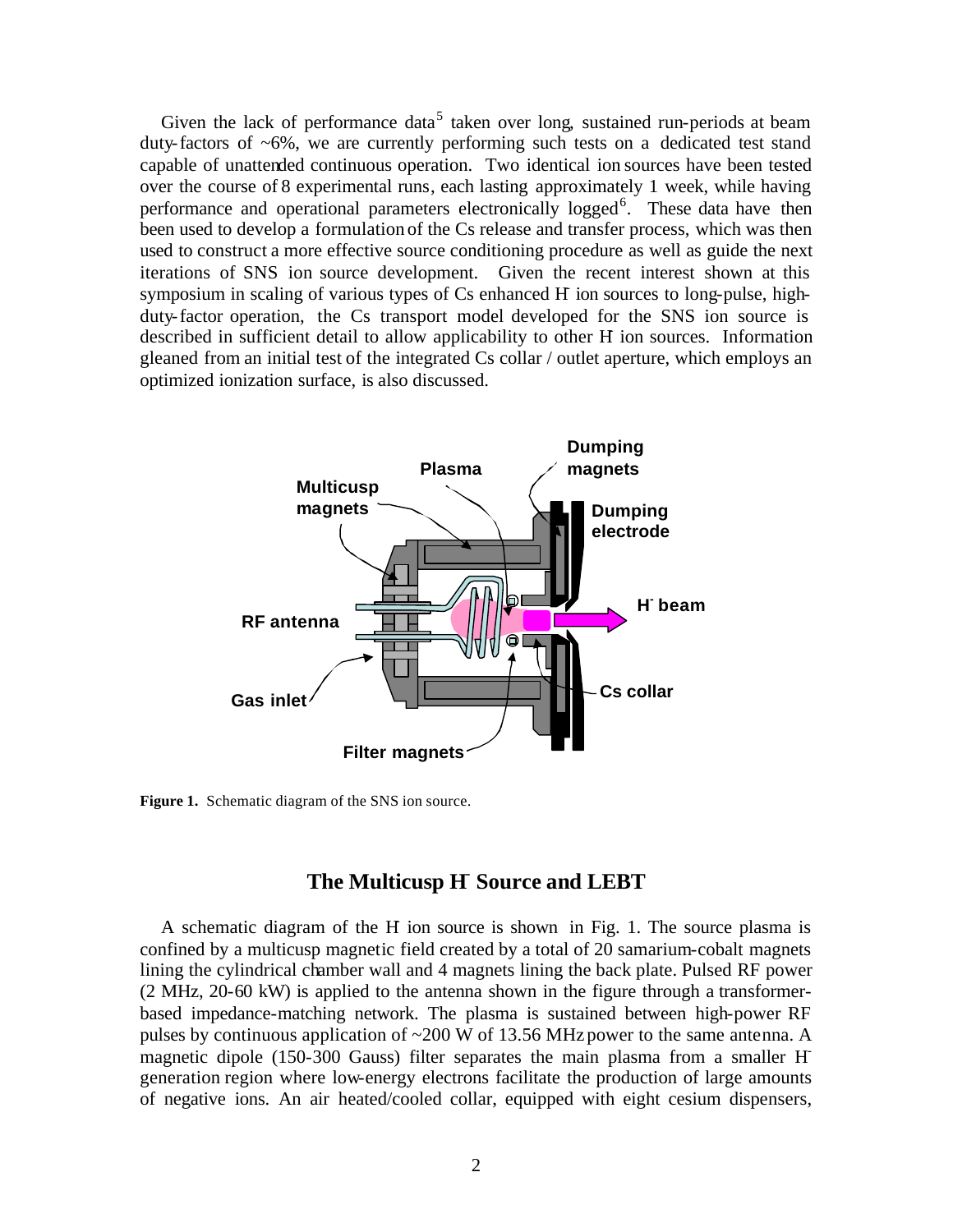each containing a mixture of Al, Zr and  $Cs<sub>2</sub>CrO<sub>4</sub>$ , surrounds this H generation volume. The RF antenna is made from copper tubing that is water cooled and coiled to  $2 \frac{1}{2}$  turns and centered in the plasma chamber. A porcelain enamel layer insulates the plasma from the oscillating antenna potentials<sup>7</sup>. More details of this source design can be found in reference 8.

Ions are extracted from the source by applying a continuous DC bias of -65kV to the ion source and accelerating ions through a circular extractor electrode held at or near ground potential. The pulse structure of the ion beam is achieved by pulsing the 2 MHz high-power RF creating the plasma. Closely coupled to the source is the Low Energy Beam Transport (LEBT) section of the SNS accelerator which matches the Twiss parameters of the extracted beam to that of the Radio Frequency Quadrupole, the first accelerator in the SNS chain. The LEBT, ~10 cm in length, consists of two Einzel-type electrostatic lenses which can be independently voltage-controlled to provide optimal matching and is described in detail in Reference 2 and references therein. Identical LEBTs exist on the SNS front end as well as the ion source test stand which was employed in these investigations.

#### **High-Duty Factor Ion Source Tests – Runs 1-7**

Three nearly identical ion sources were shipped from LBNL to ORNL along with the front end system<sup>2,3</sup>. One source has been in nearly continuous service on the SNS accelerator serving to commission the machine. The other two sources have been employed in this study, each being run four times on the ion source test stand for a period of  $\sim$ 1 week (experimental Runs 1-8). The beam current was measured using a toroidal Beam Current Monitor (BCM) located a few cm downstream of the second Einzel lens of the LEBT and a Faraday cup located ~20 cm downstream of the BCM. Prior to each run, the ion source was thoroughly cleaned using 15 µm diamond-grit sandpaper, fresh Cs dispensers were installed and a new antenna was added. Each time a new source was mounted, the system was thoroughly leak-checked with a He leak detector.

Following the guidance of LBNL, the following ion source conditioning procedure was used for experimental Runs 1-7. The source was started with a low-duty-factor plasma of ~0.1% achieved by pulsing 20-30 kW of the 2 MHz RF power with a pulse width of  $\sim$ 100 µs and a repetition rate of  $\sim$ 10 Hz for several hours. During this time the Cs collar was gradually heated to a nominal operating temperature of  $\sim 300C$  by increasing the collar air temperature using an external air heater. Next, Cs was released into the source by raising the plasma duty-factor to  $\sim 3\%$  (pulse width:  $\sim 1$  ms, repetition rate: ~30 Hz) and restricting the Cs collar air flow, allowing the collar to be heated to temperatures of 500-550 C for  $\sim$ 1/2 hour. Finally, after 1 cesiation, the source was ramped to the nominal duty-factor of 7.3% used in these studies by increasing the RF pulse length to 1.2 ms and the repetition rate to 60 Hz. It was necessary to exceed the beam dutyfactor requirement of 6% since the SNS will be unable to accelerate the initial peak due to excessive emittance in this region of the pulse. Once high-duty factor operation was established, the RF power was adjusted to give maximum beam current, typically 50-60 kW. The Cesiation process described above was repeated as needed to keep the beam intensity as high as possible. The beam current was then sustained for  $\sim$ 1 week, long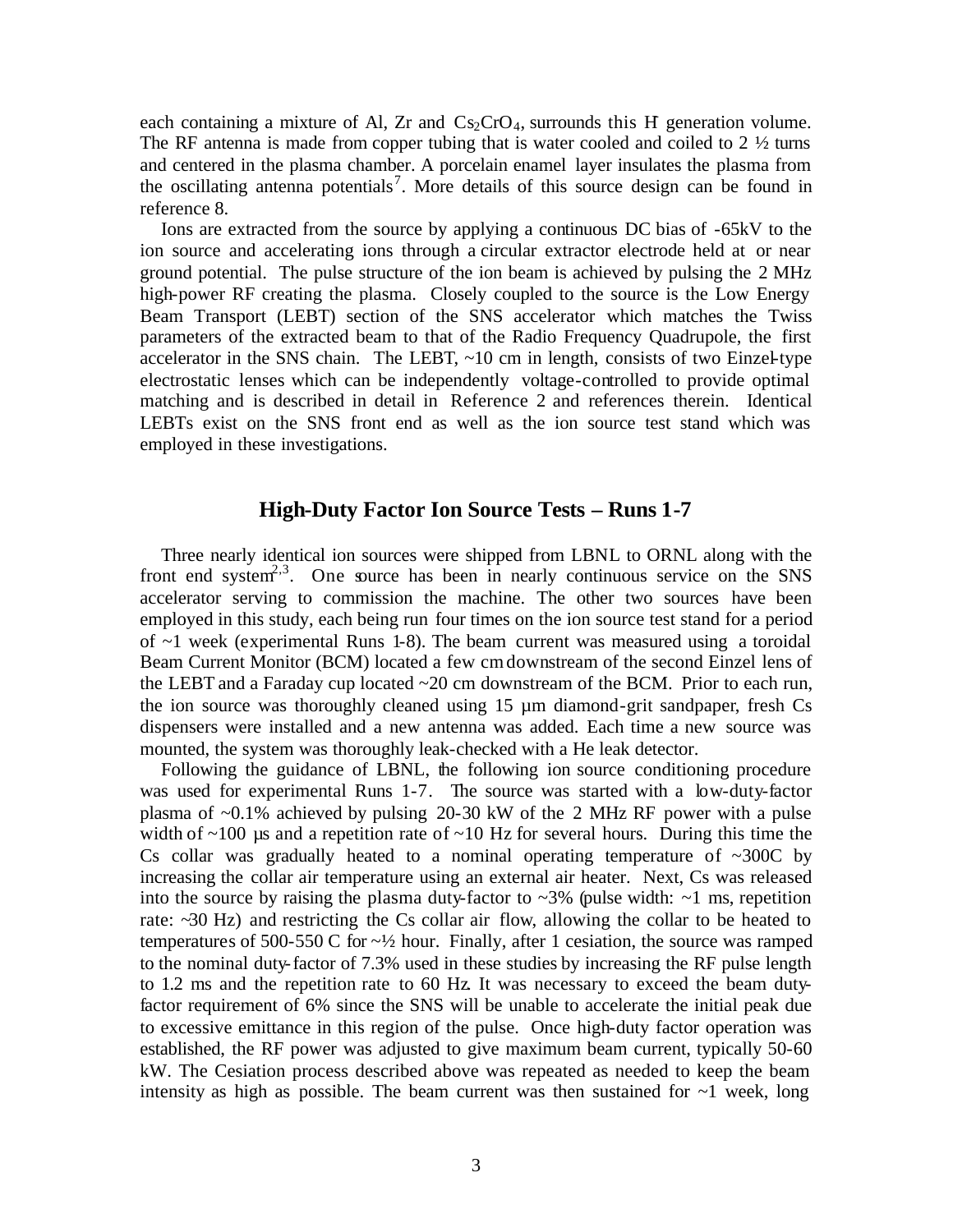enough to resolve the beam current trend, unless the beam could not be increased above 20 mA, in which case the run was terminated. After the source was run it was disassembled and inspected and, in each case, the source was found in generally the same condition as when installed with the exception of the Cs collar and RF antenna. The Cs collar was typically found discolored, noticeably black in appearance, with some evidence of sputtering. The condition of the antenna after each experimental run is given in the last column of Table I.

Figure 2 shows the electronically logged beam current for experimental Runs 5-7 measured with the BCM corrected for droop and averaged over the entire pulse. Similar beam current plots of experimental Runs  $1-4$  can be found in an earlier report<sup>9</sup>. The ion source downtime observed in Fig. 2 resulted from system trips or source instabilities which occurred during unattended periods. Had an operator been present on a 24-hour basis very little downtime would have been observed. The time of each source cesiation as well as changes in RF power and duty-factor are noted in the plot area of Fig. 2.

Experimental Run-5 is typical of each of the earlier tests (Runs 1-4) employing the original LBNL source configuration. The plot shows a maximum measured just after the source's initial cesiation followed by a steady beam attenuation rate (~4 mA/day) which could only temporarily be abated with subsequent cesiations. In experimental Run-6, the downstream aperture of the Cs collar, shown later in Fig. 6, was removed to allow H- ions produced to the collar surface to directly enter the ion beam.



**Figure 2.** Measured beam current (averaged over the 1.2 ms pulse) produced from the source using the conditioning and cesiation procedures described above for experimental runs 5-7.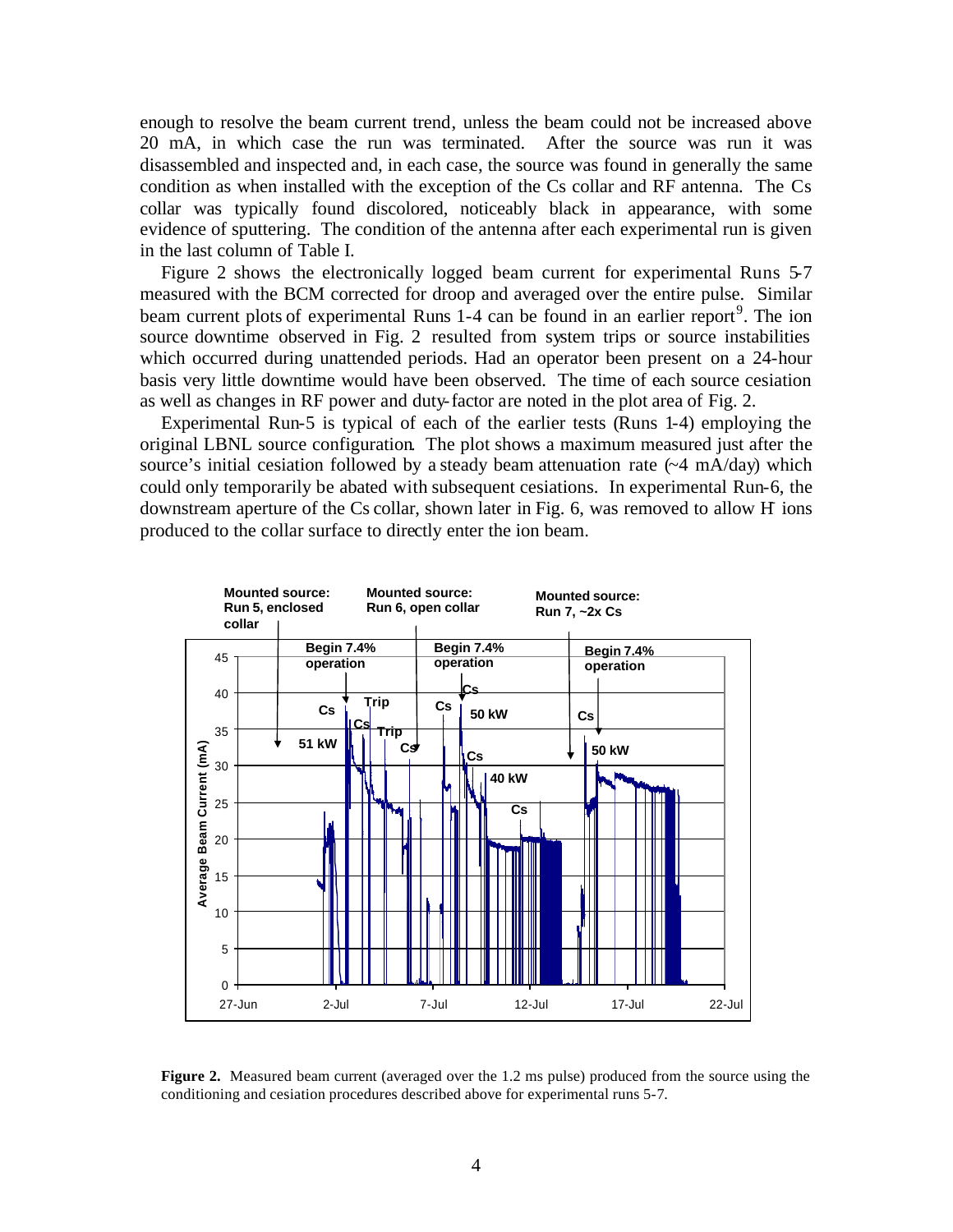This configuration required a higher  $H_2$  gas flow rate and resulted in a comparable initial beam intensity of 38 mA but a much greater beam attenuation rate of 9 mA/day. In experimental Run-7 additional Cs dispensers were added to the collar to approximately double the Cs supply. During this run the maximum beam current was somewhat less then earlier runs, but the beam attenuation rate of 2 mA/day was comparable to the best earlier runs.

Table I contains a statistical summary of each experimental run in which the source was operated with a 6% or higher duty-factor. Six percent duty-factor could not be reached in experimental Run-3 due to insufficient cooling of the LEBT extractor electrode and is therefore omitted from the table. The maximum beam current shown in the table is the largest current measured during the experimental run. The average beam current also shown in the table is computed by averaging all measured beam current values from the beginning of the run to termination excluding the down-periods which resulted from system trips. The power efficiency is computed from the average beam current divided by the 2 MHz RF power used to generate the plasma during the run period. The run length, also shown, is defined as the total time the source ran with a duty-factor of 6% or greater which accounted for the majority of most run-periods. The average beam attenuation rate is determined by subtracting the maximum beam current achieved during the experimental run from the end-of-run beam current value and dividing by the time interval between these two points, shown as  $\Delta t$  in the table.

| Run<br>#       | Config.                | <b>RF</b><br>powe<br>(kW) | Max<br>current<br>(mA) | Average<br>current<br>(mA) | Power<br>Efficiency<br>(mA/kW) | <b>Run</b><br>length<br>(days) | # of<br>Cesia-<br>tions | Beam<br>attenuation<br>(mA/day) | $\Delta t$<br>days | Antenna<br>condition                                                |
|----------------|------------------------|---------------------------|------------------------|----------------------------|--------------------------------|--------------------------------|-------------------------|---------------------------------|--------------------|---------------------------------------------------------------------|
| 1              | Normal                 | 40                        | 28                     | 18                         | 0.45                           | 1.6                            | $\overline{\mathbf{4}}$ | 10 <sup>1</sup>                 | 1.8                | Punctures outside<br>plasma region /<br>light conductive<br>coating |
| $\overline{2}$ | Normal                 | 40                        | 30                     | 25                         | 0.63                           | 8.0                            | 6                       | 1.5                             | 4                  | Punctures in<br>plasma region /<br>light conductive<br>coating      |
| 4              | Normal<br>(fwd<br>ant) | 60                        | 30                     | 28                         | 0.47                           | 4.1                            | 4                       | 2.3                             | 3                  | No punctures /<br>light conductive<br>coating                       |
| 5              | Normal<br>(fwd<br>ant) | 51                        | 38                     | 28                         | 0.55                           | 3.5                            | $\overline{2}$          | 4.6                             | 3                  | No punctures /<br>light conductive<br>coating                       |
| 6              | Open<br>collar         | 50                        | 38                     | 27                         | 0.54                           | 1.7                            | 3                       | 9                               | 1.5                | No punctures /<br>light conductive<br>coating                       |
| $\overline{7}$ | $-2x$ Cs               | 50                        | 34                     | 27                         | 0.56                           | 4.5                            | 1                       | 2                               | 5                  | No punctures /<br>heavy conductive<br>coating                       |

**TABLE I. Statistical summary of the high-duty factor experimental runs.**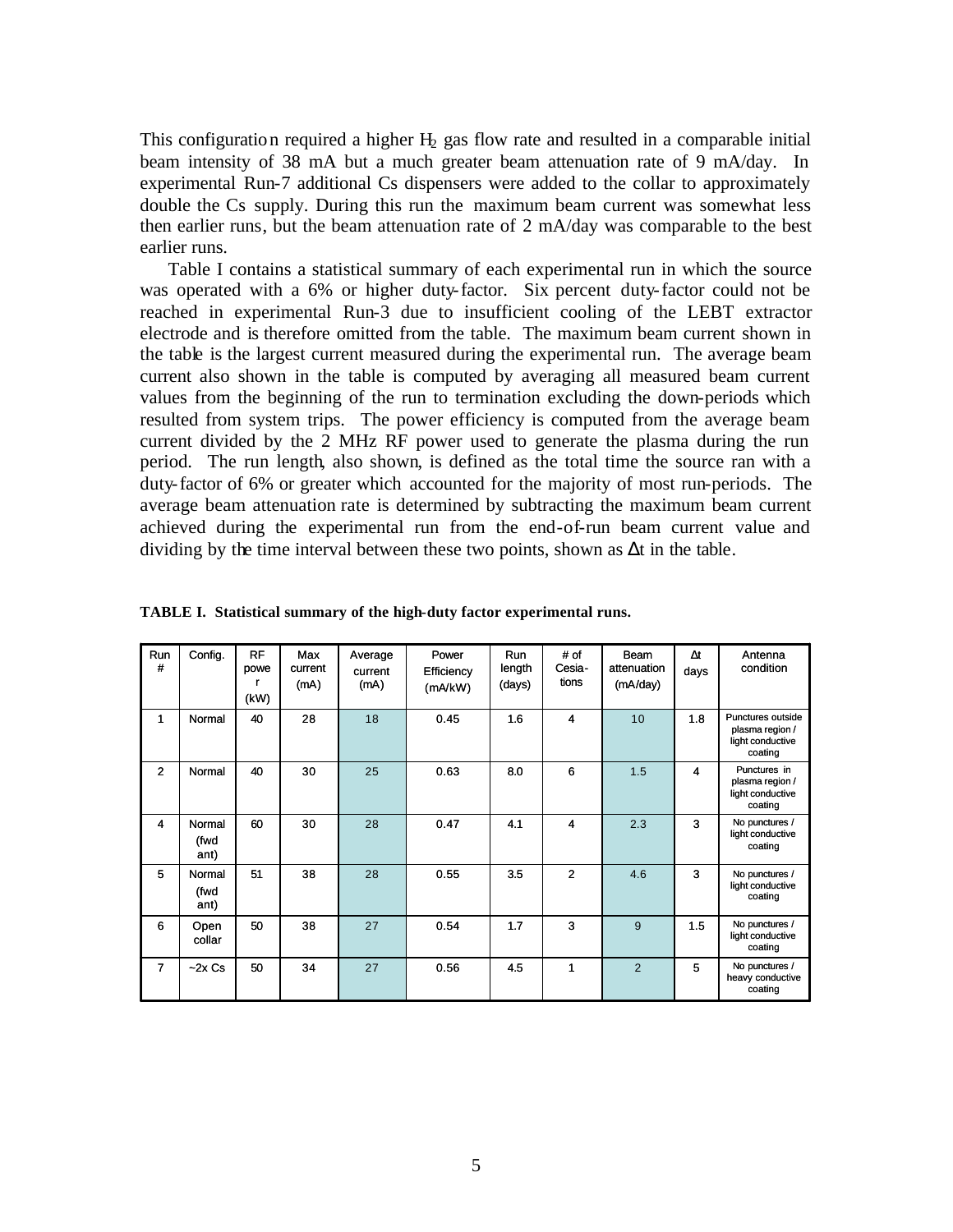Experimental Runs 1-5 show that using the original LBNL source configuration and conditioning procedure the source will, on average, initially produce 32 mA which immediately begins to decay at an average rate of 4 mA/day. We also note that 1 out of 7 antennas were found punctured in the plasma region. This clearly falls short of the SNS requirement of  $\sim 40$  mA sustained for  $\sim 21$ -day operational periods. In the following section we carefully examine these data and develop a qualitative model of Cs transport in order to guide design and procedural modifications to the source necessary to realize this goal.

#### **Data Analysis**

Since we have already shown that beam currents close to the SNS requirement can be produced only for short periods of time, this analysis will focus on determining the cause of the large observed beam attenuation rates. It is widely held that Cs-enhanced, multicusp ion sources produce H- ions both on plasma facing surfaces and in the plasma volume. It is also believed that the addition of Cs lowers the work function of the surface thereby enhancing the H<sup>-</sup> yield<sup>10</sup>. In our source, during the nominal cesiation procedure a maximum of  $\approx 2.7x10^{17}$  Cs atoms are delivered to the source (see below) with the H enhancement persisting for several hours to several days. If Cs were to significantly partake in volume processes it would have to be present in such a high volume density it would be pumped from the source on much shorter time scales. In this analysis we therefore consider the Cs-enhancement to be purely a surface effect. Without the addition of Cs the SNS source will produce about 10-15 mA of H current. This can only be increased to ~40 mA when Cs is added. We therefore consider the  $25-30$  mA of additional beam current to be entirely surface-produced.

We monitor the hydrogen spectral lines emitted from the plasma during each experimental run using a fiber-coupled optical spectrometer (300-1400 nm). Since the fiber is affixed in a stationary position to a plasma-viewing window we can observe changes in plasma density over time by monitoring changes in spectral intensities. We can also detect changes to the plasma temperature by monitoring the ratio of the hydrogen lines. Plasma impurities can be tracked by observing the intensity of the background peaks. Cs-lines cannot be observed since Cs resides mostly on the surface rather than in the plasma volume, as discussed above. During the experimental runs we see essentially no changes in these plasma properties (at constant RF power) while observing considerable beam attenuation rates of ~4 mA/day (see Fig. 2). Since the plasma conditions apparently remain the same, we can attribute most of the observed beam attenuation to a reduction in surface rather than volume production.

Theoretically, efficient surface ionization requires (i) an intense flux of ions and/or fast neutrals arriving at the surface from the plasma core (Kishinevskii probability increases rapidly with bombardment energy<sup>10</sup>), (ii) a coating of Cs, on the order of a monolayer, creating a low work-function ionization surface and, (iii) efficient extraction of the Hions once they are produced. Since optical spectroscopy suggests plasma conditions are essentially unchanged during an experimental run, conditions i and iii likely remain unchanged. This leaves the most likely cause of the observed beam attenuation as failure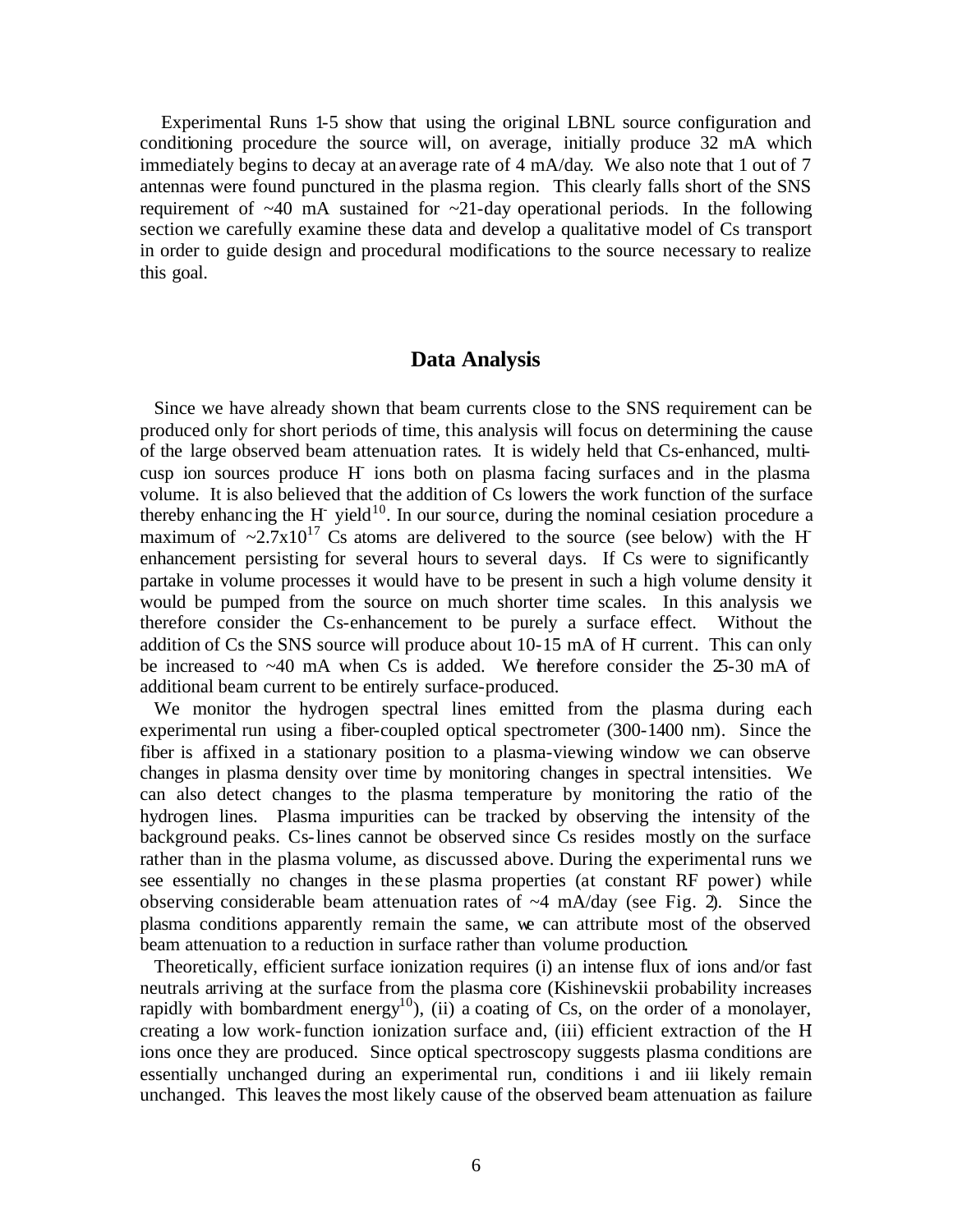to maintain a low work function surface. The apparent increase in work function cannot be attributed to impurity contamination since, as we will show later, the flux and energy of hydrogen ions from the plasma is sufficient to rapidly kinetically eject adsorbed Cs and other reactive impurities from the surface. Thus we conclude that the increase in work function most likely results from limitations in the Cs supply. We will now look closely at the two processes required to deliver Cs to the ioniza tion surface: Cs release from the dispensers and subsequent transport to the ionization surface.

#### **The Kinetics and Thermochemistry of Cs Release**

Cs is introduced into the ion source using the commercially available alkali metal dispensers from SAES Getter Corporation<sup>11</sup>. Each source contains eight Cs cartridges (dimensions:  $12x1.4x1$  mm) containing a compressed powder mixture of  $17\%$  Cs<sub>2</sub>CrO<sub>4</sub>, 70% Al and 13% Zr with the later two species configured as intermetallic compounds forming the low-temperature getter  $ST-101^{11}$ . Each cartridge contains 5.2 mg of elemental Cs. In order to determine the Cs production rate, several experiments were previously conducted in which the dispensers were heated and the quantity of released Cs was monitored using atomic absorption spectroscopy  $(852.1 \text{ nm})^{12}$ . The Cs release rate determined from these measurements, scaled to 8 dispensers (the nominal Cs load in the ion source) is given by Eqn. 1.

$$
f(atoms / s) = 1.125 \times 10^{24} \exp(-18500/(273+T(C)))
$$
 (1)

The minimum flow-rate observed from a single dispenser cartridge was  $7.5 \times 10^{13}$  atoms/s measured in the 480-560 C range, depending on the particular dispenser sample.

Analysis of this mixture using the chemical thermodynamic equilibrium computer code  $HSC^{13}$  shows the following dominant reactions:

$$
4 CS2CrO4 + 5 Zr \rightarrow 8 Cs (g) + 5 ZrO2+2 Cr2O3
$$
 (2)

$$
6 Cs2CrO4 + 10 Al $\rightarrow$  12 Cs (g) + 5 Al<sub>2</sub>O<sub>3</sub>+3 Cr<sub>2</sub>O<sub>3</sub> (3)
$$

The thermodynamic equilibrium concentration of each species in the Cs dispenser subjected to an  $H_2$  atmosphere (held at the ion source pressure of 10 mTorr) was also computed by the code as a function of temperature and is shown in Fig. 3. We see that the formation of elemental Cs is thermodynamically favored at all temperatures shown, and above 200 C Cs vapor dominates over the condensed state. Running the same simulation without the ST-101 getter material (Al and Zr) reveals elemental Cs does not form at temperatures below  $\sim$ 950 C (as shown in Fig. 4). Thus, in the absence of the getter material ST-101 the  $Cs_2CrO_4$  will not release Cs until nearly 1000 C. This suggests that we should be concerned about chemically reacting the ST-101 material with reactive gases present in the source - precisely what the gettering material is intended to do!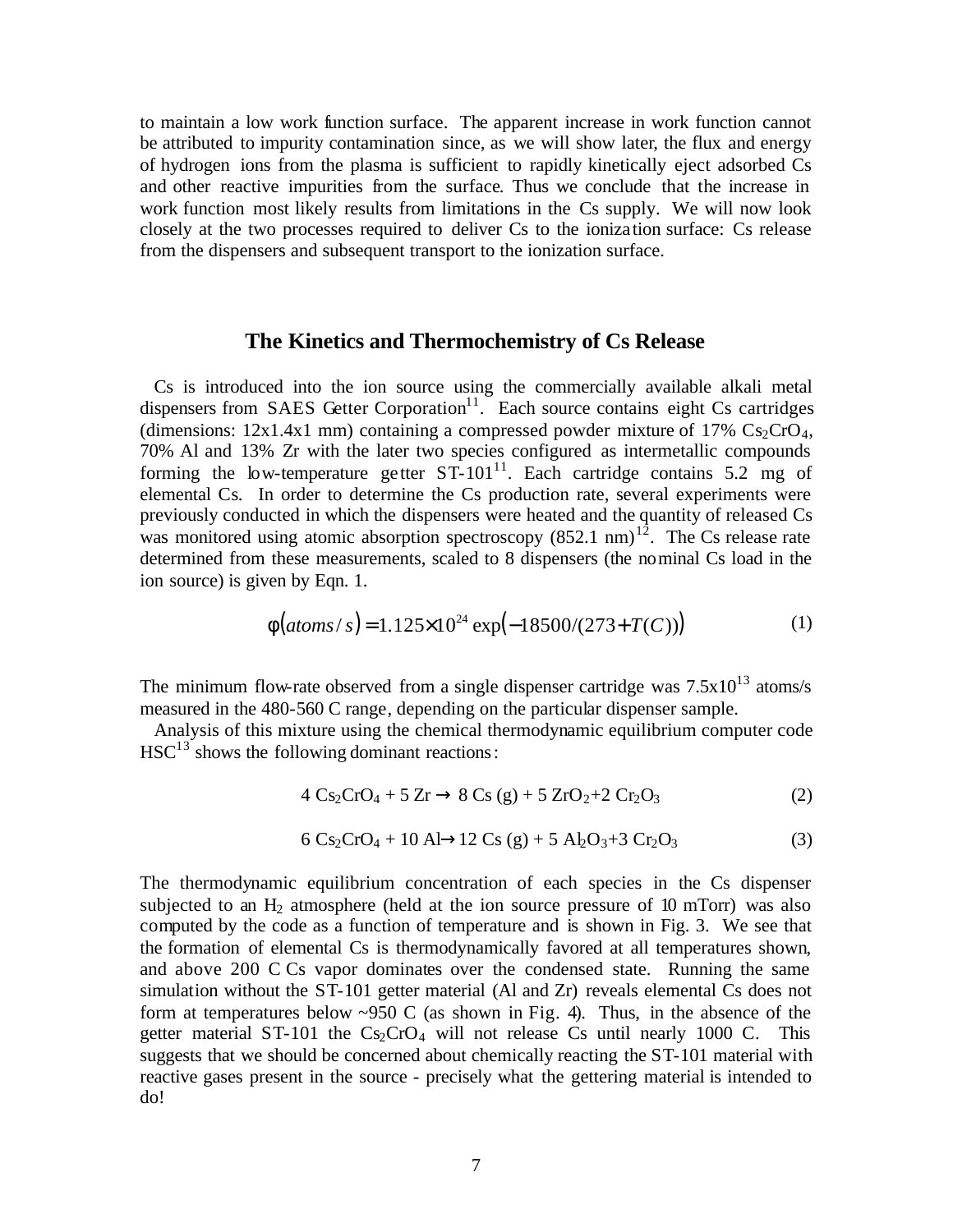

**Figure 3.** HSC calculation of the equilibrium concentrations of the components in the SAES Cs dispensers in  $H_2$  gas (10 mTorr). Note for simplicity hydrogen compounds are not plotted.



**Figure 4.** HSC calculation of the equilibrium concentrations of the components in the SAES Cs dispensers assuming the ST-101 getter is completely inactive. Note: for simplicity compounds containing hydrogen are not plotted.

The ST-101 product literature<sup>11</sup> states that reactive gases such as  $O_2$ , CO, CO<sub>2</sub>, H<sub>2</sub>O and  $H<sub>2</sub>$  begin to be sorbed by the getter material at temperatures about 250 C and are readily sorbed at 300 C. The literature also states that opposed to the other reactive gases listed, H2 does not chemically react with the getter material, but instead forms a solid solution which has the characteristic of reversibility. Other reactive gasses are particularly harmful to the Cs dispenser since they are sorbed irreversibly by the ST-101 getter material and react with Al and Zr forming refractory compounds which inhibit Cs release. Unfortunately, analysis of the residual gas evolved by the source reveals that  $O_2$ , CO,  $CO<sub>2</sub>$  and  $H<sub>2</sub>O$  are abundantly released during source outgassing each time the plasma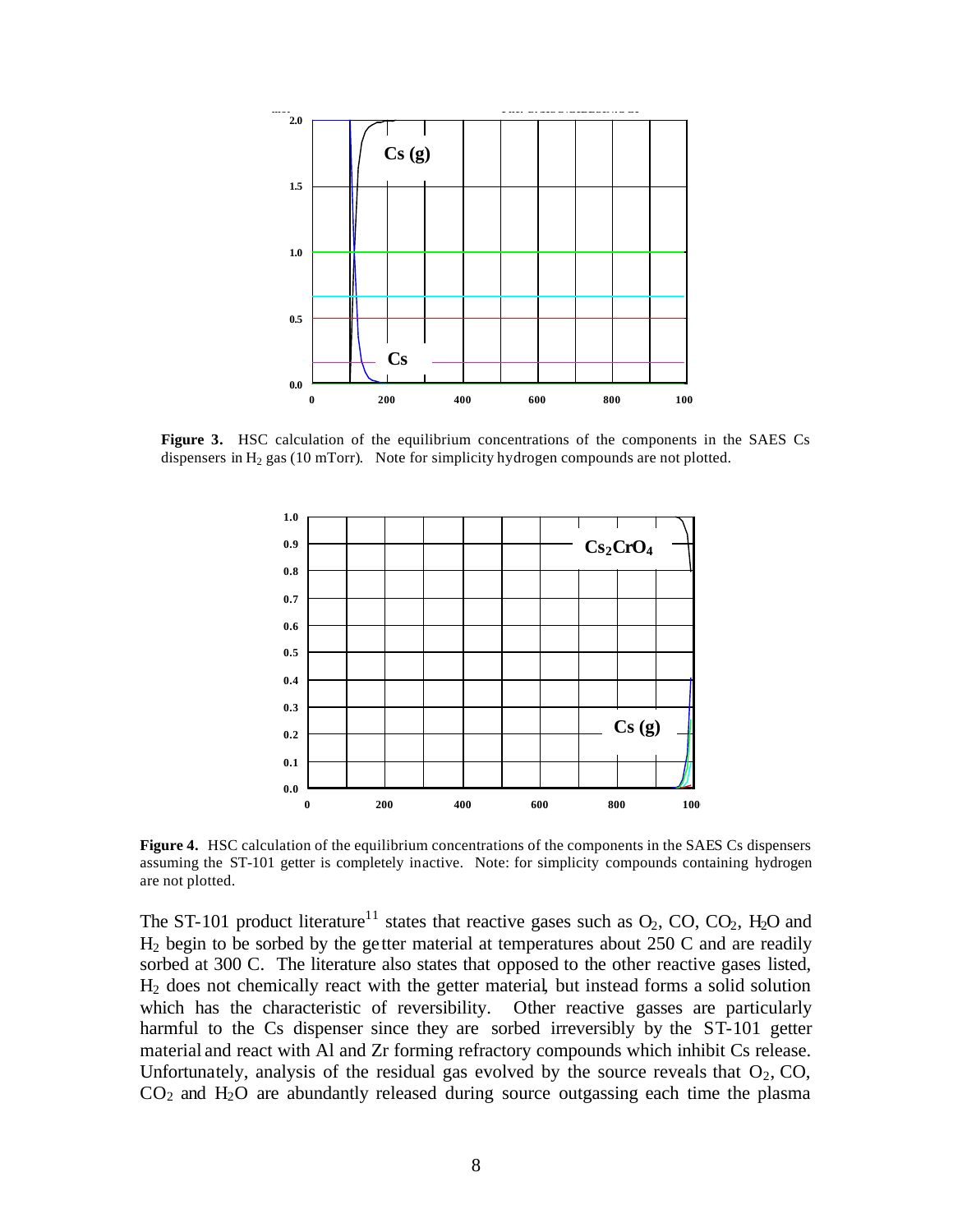chamber is heated to a higher temperature by increasing the average RF power (pulse RF power and duty-factor). Thus, care should be taken to outgas the source thoroughly at or above the desired operational duty-factor and power level while maintaining collar temperatures below 250 C.

Experience has shown that exposing the source to very small vacuum leaks while the Cs collar is at operating temperature not only immediately reduces the H- beam intensity to pre-cesiation levels but also renders any subsequent cesiation attempts completely ineffective. The characteristic beam attenuation curve which occurs after the initial cesiation is shown in Fig. 2 for each source. Here an approximately exponential decay is observed. Subsequent cesiations only temporarily increase the beam current which rapidly decays, also in an exponential fashion, to the trend line set by the initial cesiation. Eventually, subsequent cesiations are completely ineffective at enhancing beam current. This behavior is consistent with the above picture of Cs release being limited by the chemical activity of the ST-101 getter material. As the ion source operates the evolved reactive gases are chemically gettered by the ST-101 material. This forms refractory compounds which decrease the amount of Zr and Al which are available for reducing the  $Cs<sub>2</sub>CrO<sub>4</sub>$ . Since most of the ST-101 getter material is available at the beginning of the experimental run, the cesiations undertaken then are most effective. As the run proceeds, cesiations become less effective due to the decreased quantity of the ST-101 material. Theoretically, each newly mounted-source contains enough  $Cs$  for  $~500$  standard cesiations, but in practice only  $\sim$  5 cesiations are effective at boosting the H current.

#### **High-Duty Factor Ion Source Tests – Run-8**

In order to test the above picture of Cs release and determine if the average beam attenuation rate of 4 mA/day could be improved we implemented a new ion source conditioning technique during experimental Run-8. Unlike the operating procedure employed for experimental Runs 1-7, in the new technique the source was outgassed at  $\sim$ 7% duty-factor and 50 kW of RF power for  $\sim$ 1 day while maintaining the collar temperature below 150 C. Source high voltage was off during this time to prevent excessive electron heating of the LEBT, which would have occurred if an uncesiated source was run at high beam duty-factor. Fig. 5 shows the beam current over the course of a 10 day run.

During the run the Cs collar was operated between 70-300 C and we observed the lowest beam attenuation rate of 1.1 mA/day. This led to our highest average beam current of any experimental run: 30 mA, suggesting much more Cs was, in fact, delivered to the source. Unfortunately, an H current of 30 mA is still less beam than required for SNS operation, so we must now consider in detail the Cs transport process.

#### **Cs Transport to the Ionization Surface**

Once elemental gaseous Cs has been released by the dispensers it must migrate to the active ionization surfaces. Fig. 6 shows an enlargement of the Cs collar shown in Fig. 1.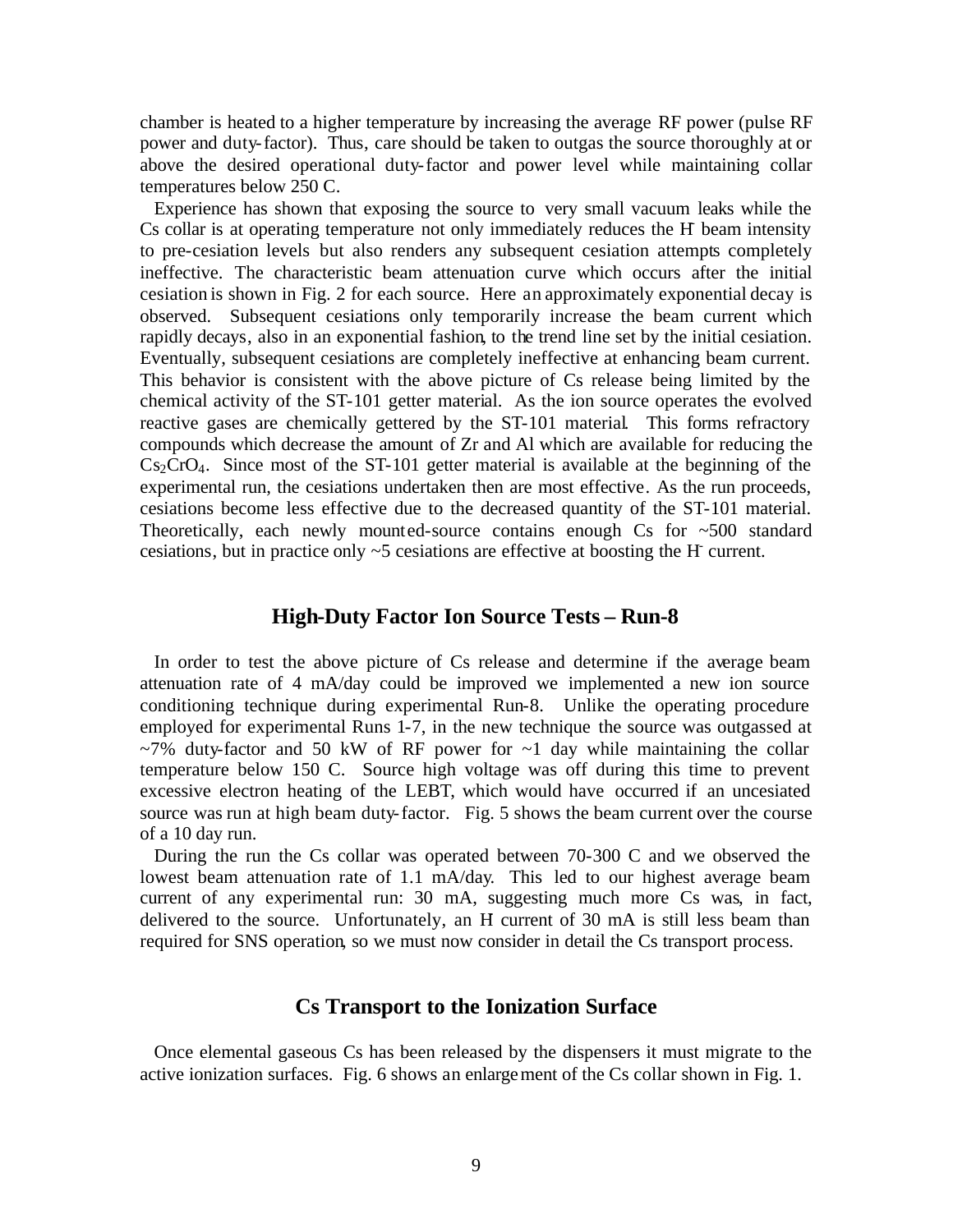

**Figure 5.** Measured beam current (averaged over the 1.2 ms pulse) during Run-8 which employed the new source conditioning technique.



Figure 6. Close-up view of the standard Cs collar.

Before discussing the Cs transport process we must first clarify the location of the principal ionization surface(s). The NIETZSCHE Monte-Carlo code has been used to estimate the distance an H ion can travel without being destroyed by collisions with plasma particles. For discharges having parameters similar to the SNS ion source, calculation reveals  $\sim 90\%$  of H ions having energies in the 1-10 eV range will be destroyed after transiting the plasma a distance of  $\sim$ 1 cm<sup>14</sup>. We therefore consider only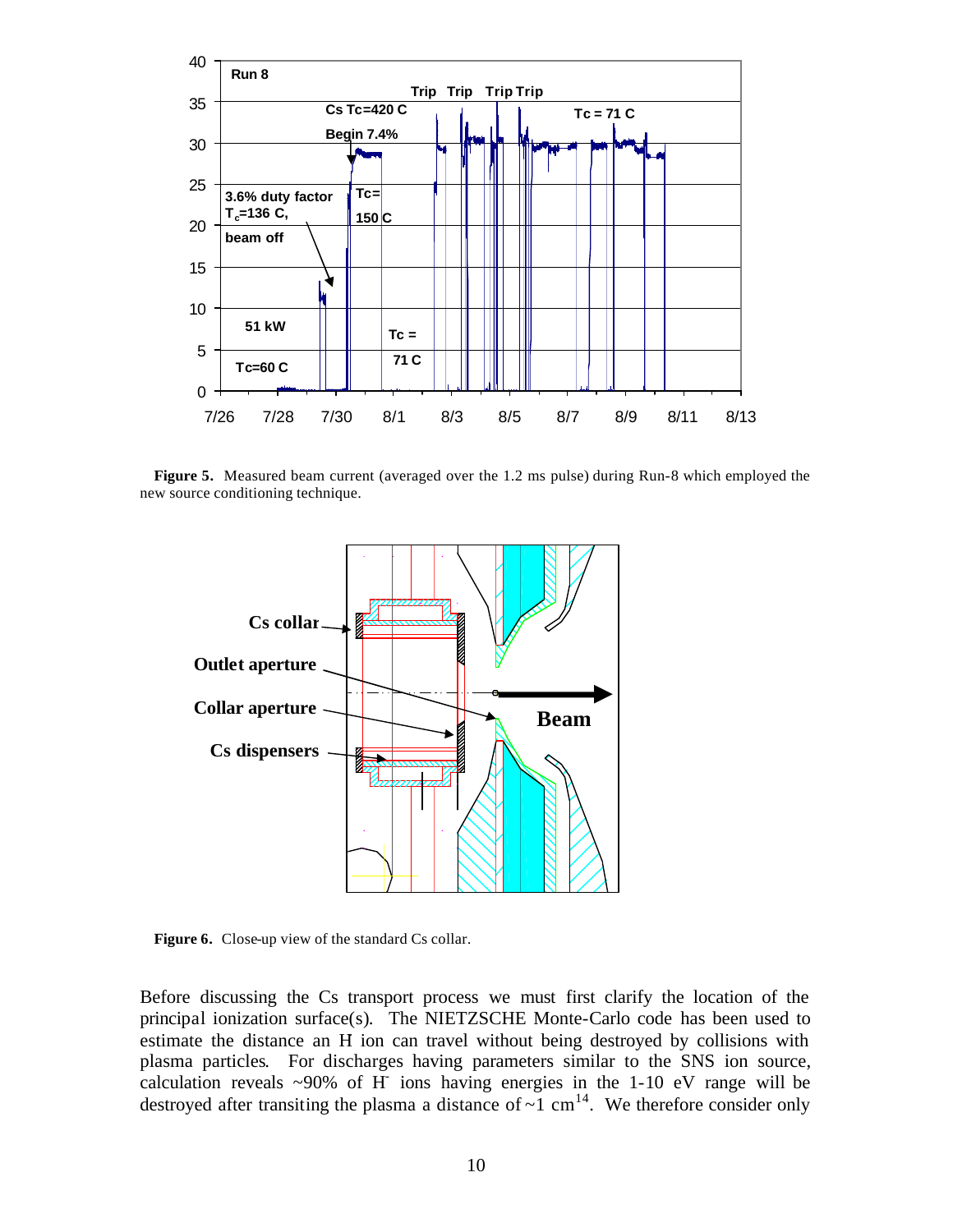surfaces within this short distance from the outlet of the source, which includes the interior surfaces of the Cs collar and outlet aperture.

During a typical cesiation the collar temperature is raised to 550 C. The extracted Hbeam typically shows no evidence of Cs enhancement while being held at this temperature. If the source has previously been cesiated and the collar is again raised to cesiation temperature, the beam current falls to levels of a completely uncesiated system until the temperature is lowered. It is unlikely that raising the temperature of the collar significantly affects the temperature of the outlet aperture since the latter is effectively water-cooled and radiant heat transfer is negligible in this temperature range. Thus we would expect the outlet aperture to be fully coated with Cs. Yet we see no enhancement strongly suggesting the outlet aperture plays only a minor role in surface production. In addition, Fig. 6 shows that most of the outlet aperture is shielded from direct plasma bombardment by the collar aperture. During Run-6 the Cs collar aperture was removed, and only then did we actually see beam enhancement while the collar was at cesiation temperatures. Therefore, we consider the plasma-facing surfaces of the Cs collar structure to be the primary ionization surface.

In order to elucidate Cs transport phenomena we must now estimate the rate at which Cs is lost from the collar in order to determine the rate at which the system needs to supply Cs. The bond strength  $U_0$  between a metallic surface and a Cs ad-atom can be estimated by calculating the potential energy stored by the  $Cs<sup>+</sup>$  ion resting on the surface, separated from its image charge by 2 ionic radii  $r_0$  summed with the energy lost by electron transfer to the surface (surface work function  $\phi$  – Cs ionization potential *I*)<sup>15</sup>. This is expressed in Eqn. 4 and was evaluated to be  $U_0 \sim 3.3$  eV under conditions of nearzero coverage for Cs on a metallic surface.

$$
U_0 = \frac{e^2}{4r_0} - (I - f)
$$
 (4)

Under conditions of increasing Cs surface coverage  $\theta$  (in units of mono-layers) the Cs-Me bond weakens and has been described empirically for the case of Cs ad-atoms on polycrystalline  $W^{15}$ .

$$
U_0 = \frac{2.78}{1 + 0.714\mathbf{q}} (eV) (0.06 < \mathbf{q} < 0.6)
$$
 (5)

Alternatively, others have measured the dependence of  $U_0$  for Cs coverage of monocrystalline  $W(110)^{16}$  and found

$$
U_0 = 3.37 - 2.78q \ (eV) \ (0 < q < 1).
$$
 (6)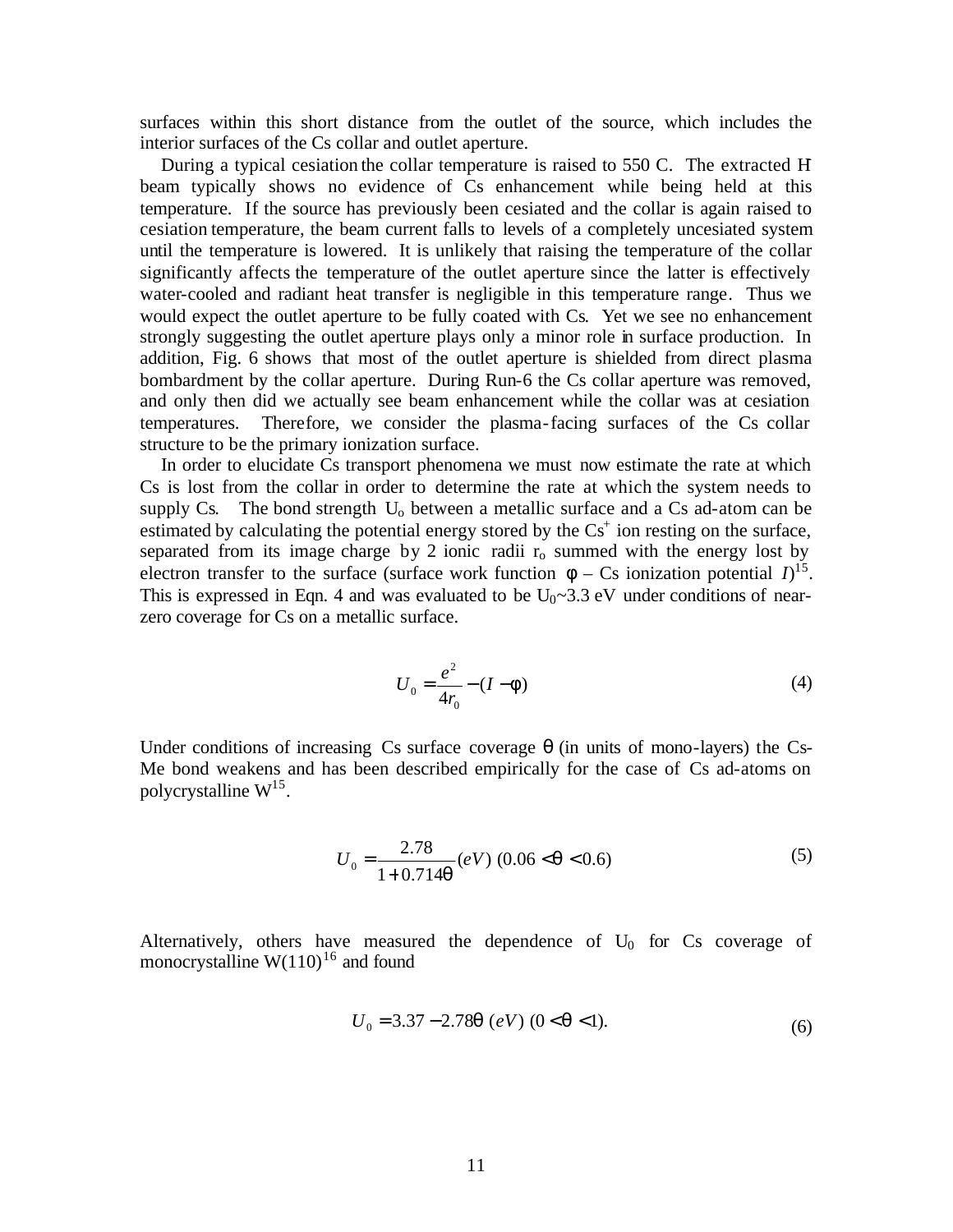Under operational conditions the Cs coverage is adjusted for optimal H production, which occurs when the work-function of the Cs-Me surface is minimal<sup>10</sup>. It is generally accepted that this condition occurs at  $\theta \sim 0.5$ , yielding  $U_0 = 2$  eV evaluated using either Eqn. 5 or  $6^{17}$ . The Frenkel equation can now be used to estimate the mean thermal lifetime of Cs chemisorbed on the surface at the operating temperature of  $\sim$ 300 C, taking the enthalpy of adsorption to be  $\Delta H \sim U_0 \sim 2eV^{18}$ .

$$
t \sim 6 \times 10^{-13} \exp\left(\frac{\Delta H}{kT}\right) \sim 63 \text{hours} \tag{7}
$$

Thus for an optimally filled monolayer Cs will thermally desorb from the surface as a result of evaporation at the rate of  $\sim 10^9 \text{ Cs/s/cm}^2$ . We will shortly see that this loss rate is negligible compared with the Cs losses which result from kinetic ejection of ad-atoms from the surface as a result of ionic impact from plasma particles.

In the SNS ion source the  $H^+$  ions primarily bombard the plasma facing surfaces of the Cs collar ejecting adsorped Cs. Fortunately, data exist characterizing positive ion beams extracted from RF-multicusp ion sources of virtually identical geometry to that of the SNS ion source and operated under essentially the same plasma conditions<sup>19</sup>. Beam current densities of  $\sim 1.5$  A/cm<sup>2</sup> or  $10^{19}$  ions/s/cm<sup>2</sup> of H<sup>+</sup> ions were observed from these sources at ~50 kW of RF power. Other species such as  $H_2^+$ ,  $H_3^+$  and  $Cs^+$  are only observed as very small fractions of the primary  $H^+$  ion beam. Beam energy distributions of the extracted protons have also been measured and were found to have a  $FWHM = 3.2$ eV for 0.5 kW of applied RF power and 3.6 eV at 1 kW  $^{20}$ . Assuming a linear increase in the ionic energy spread with applied RF power, as suggested in reference 20, we would expect a FWHM  $\sim$  40 eV at 50 kW of applied RF power. This corresponds to a Maxwellian distribution characterized by  $kT=17$  eV of bombarding  $H^+$  ions striking the plasma-facing surfaces of the Cs collar.

The rate at which Cs is ejected from the metallic collar surface can be estimated using the approach of van Amersfoort<sup>18</sup> which is based on the Bohdansky formula developed to calculate light ion, near-threshold sputtering yields of a variety of materials used in fusion research<sup>21</sup>. In this approach, the Cs ejection rate was calculated by inputting the mass properties of the bulk metal target material along with the surface bond energy of the adatom, in our case, the Cs-Me bond energy of  $U_0 = 2$  eV. According to this formulation the sputtering threshold energy  $E_t$  is calculated using

$$
E_{t} = \frac{U_{0}}{g(1-g)} (m_{1} < 0.3m_{2}) \quad E_{t} = 8U_{0} \left(\frac{m_{1}}{m_{2}}\right)^{2/5} (m_{1} > 0.3m_{2}) \quad g = \frac{4m_{1}m_{2}}{(m_{1} + m_{2})^{2}}.
$$
 (8)

Here m<sub>1</sub> and m<sub>2</sub> are the mass of the projectile and target, respectively. In our case the target material is 304 stainless steel which contains mainly Fe  $(\sim 72\%)$ , Ni  $(\sim 9\%)$  and Cr  $(\sim 19\%)$  which has an weighted average mass of m<sub>2</sub>=55. This yields a Cs-ejection threshold of  $E_t = 31$  eV. The Bohdansky formula, which is valid for up to  $\sim 20$  times threshold, is given as a function of projectile energy  $E^{21}$ ,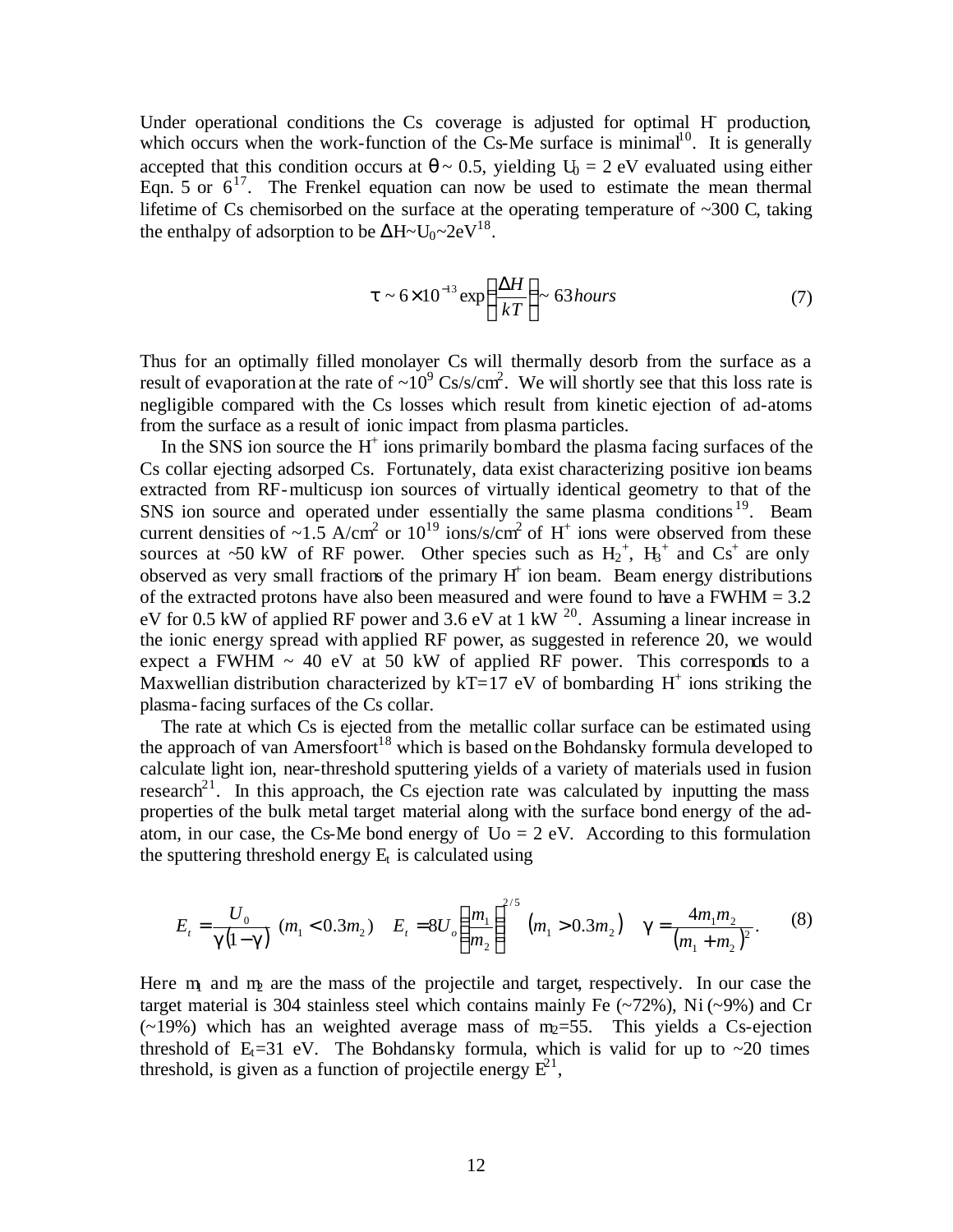$$
Y(E) = 3.2 \times 10^{-3} m_2 \left( \frac{4m_1m_2}{(m_1 + m_2)^2} \right)^{5/3} E^{1/4} \left( 1 - \frac{E_t}{E} \right)^{7/2} atoms/ion.
$$
 (9)

The numerical coefficient in Eqn. 9 has been modified to fit experimental sputtering yields measured for the specific case of  $H^+$  bombardment of 304 stainless steel<sup>22</sup>. Folding the Maxwell-Boltsmann H<sup>+</sup> distribution into Eqn. 9 yields an average Cs ejection rate of  $\sim$ 2 x 10<sup>-4</sup> atoms/ion for a Cs-filled monolayer.

We can now estimate the Cs ejection rate from a unit area  $(1 \text{ cm}^2)$  in the collar region of the source under conditions of optimal coverage:  $10^{19}$  H<sup>+</sup>/s x  $2x10^{-4}$  Cs/H<sup>+</sup> x 0.07 (plasma duty-factor) x  $\frac{1}{2}$  monlayer = ~7x10<sup>13</sup> Cs /s. Comparing this loss rate to that of thermal desorption, calculated above, we see losses are dominated by surface sputterejection. Also we observe that at this ejection rate an optimally-filled monolayer would be depleted in  $\frac{1}{2}$  x 3.56x10<sup>14</sup> Cs/cm<sup>2</sup> / 7x10<sup>13</sup> Cs/cm<sup>2</sup> s ~2.5 s if Cs were not continuously supplied to this surface! An unknown fraction of the sputter-ejected Cs must certainly return to the collar surface. Thus, we have shown that in order to maintain optimum coverage of the Cs collar, the system needs to continuously provide a flux of neutral Cs onto the surface  $\sim 10^{14} \text{ Cs/s/cm}^2$ .



Figure 7. Detailed view of the H beam current during Run-5 showing a characteristic response to cesiations and plasma outages.

Having described the location of the principal ionization surface in the source as well as the rate in which Cs needs to be delivered to that surface, we can now discuss the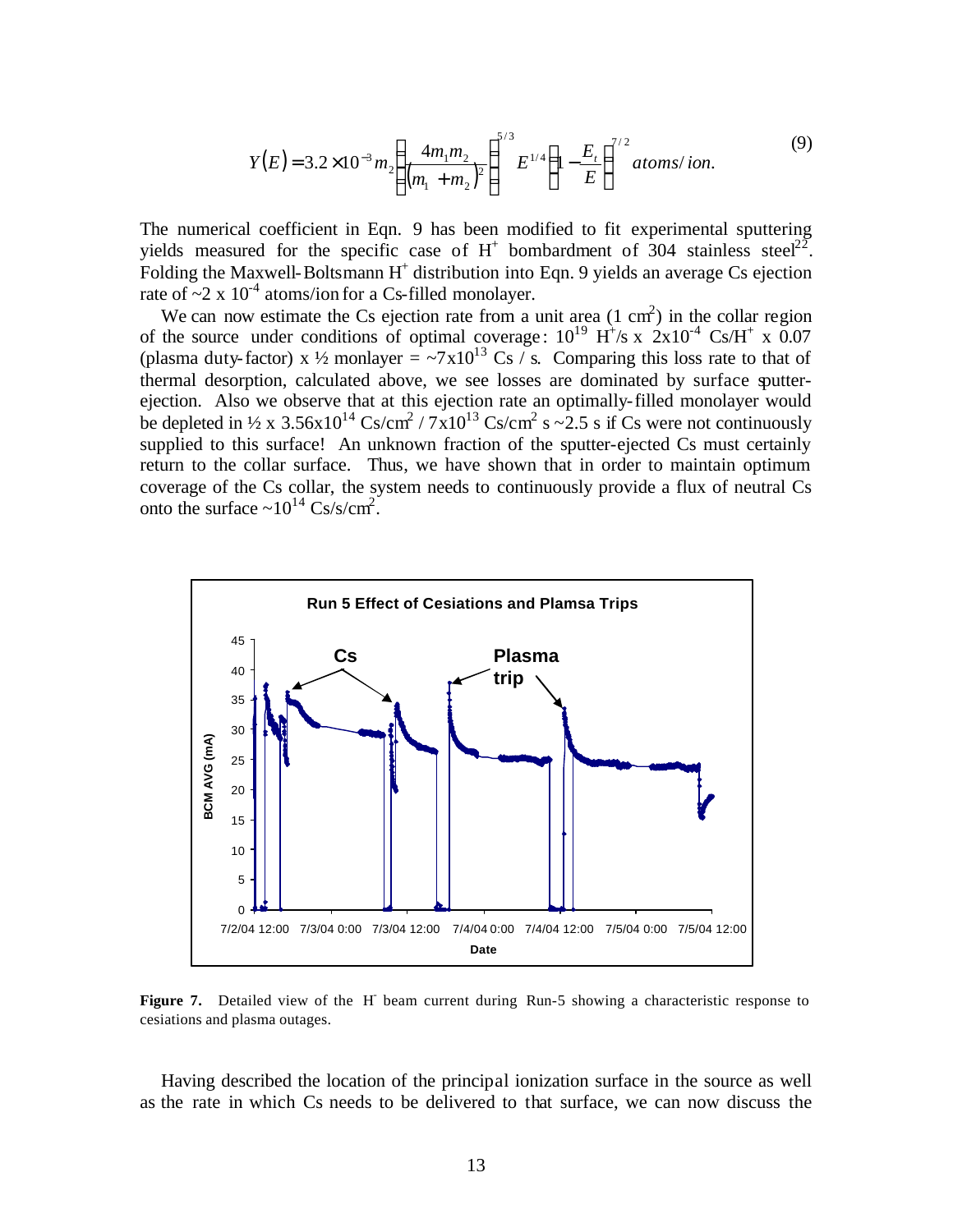process of Cs transport between the dispenser and ionization surface. During a normal cesiation a maximum of  $\sim 2.7 \times 10^{17}$  Cs atoms leave the dispensers. Approximately 25% of the released Cs is immediately lost from the source through the outlet aperture as a result of the close proximity of the dispensers to the outlet aperture. The balance of the released Cs enters the source and accumulates in cool areas. The accumulation rate depends on the difference between condensation rate, determined from the density of Cs atoms in the volume, and the evaporation rate, which can be determined from known Cs vapor pressure versus temperature curves. During this process Cs condensing on plasmafacing surfaces will likely be rapidly sputter-ejected and will accumulate in "shady regions" of the source. Most evidence of accumulated Cs was found behind the heat shield of the outlet aperture. After cesiation is complete and the collar temperature is lowered to the nominal operating temperature of ~300 C, Cs flux from the dispensers is greatly reduced and Cs is now mainly supplied to the collar from the quantity which has accumulated within the source interior. As this 'dose' of Cs which was supplied to the source during cesiation diminishes the rate at which the ionization surface is fed Cs also diminishes. As the Cs feed-rate is reduced it becomes insufficient to maintain an optimal coating on the ionization surface and the H beam current begins to attenuate.

In order to determine the relative importance of the direct Cs transport pathway (dispensers ? ionization surface) versus the indirect Cs transfer pathway (dispensers ? source body ? ionization surface) a specific experiment was performed. During Run-8, after an initial cesiation, the Cs collar was maintained at a constant temperature of  $\sim$ 70 C for the  $\sim$ 10 day run. Fig. 5 shows that our best Cs-enhanced H yield was maintained over that entire period with very small beam attenuation. Since the maximum Cs feedrate from the dispensers at the temperature of 70 C could have only been  $\sim$ 2 atoms/s, as calculated by Eqn. 1, we conclude that the role of direct Cs transfer is small compared with the indirect process in the present source configuration. At the end of the run, the collar temperature was raised to the nominal 300 C and little change in the beam current was observed.

Fig. 7 shows a detailed view of the beam response to source cesiations and plasma outages (trips) during Run-5. The approximately exponential character of these beam attenuation curves is consistent with this physical picture of indirect Cs transport: during a cesiation a finite amount of Cs atoms are introduced into the source and the rate at which these atoms re-evaporate  $\Gamma$  is proportional (k=proportionality constant) to the number of remaining condensed Cs atoms n.

$$
\frac{dn(surface)}{dt} = -k \times n(surface) \to n(t) = \exp(-k \cdot t) \to \Gamma = k \exp(-k \cdot t)
$$
(10)

The approximately exponential beam decay also observed immediately after plasma outages (trips) is shown in Fig. 7 and can also be understood within the context of this physical picture. During the trip the entire ion source body cools with the exception of the Cs collar which is heated by an external air heating system. Cs continues to be fed to the source at a very small rate  $({\sim}10^{10} \text{ Cs/s at } 300 \text{ C})$ , accumulating on the cool source interior. Once the plasma is restored, the chamber heats and Cs is fed to the ionization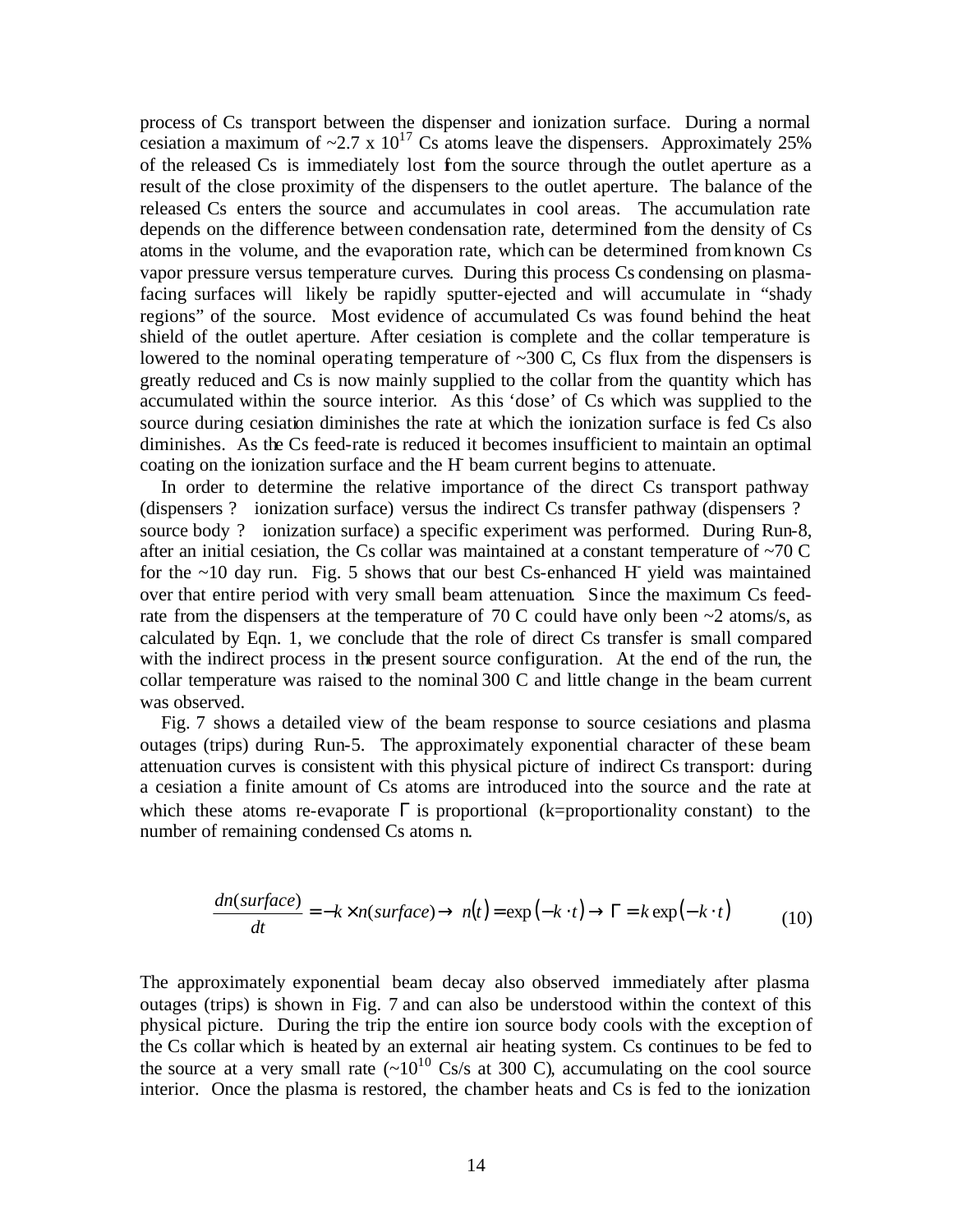surface at elevated rates resulting in conditions of more favorable coverage which accounts for the observed beam enhancement. Since the accumulated Cs is limited, the beam decays in approximately the same exponential fashion as it would after a standard cesiation described by Eqn. 10. Figure 2 also shows approximately exponential beam attenuation curves over the course of entire experimental runs, which is also a consequence of indirect Cs transport. In Run-6 the attenuation is larger since Cs leaves the source faster due to removal of the Cs collar aperture. In Run-7 the attenuation was slower due to an increased supply of Cs.

Thus we have shown that in the current configuration of the SNS source indirect Cs transport plays a dominant role. It is also likely that many of the H- ion sources used in fusion research that were discussed at this conference also operate in this fashion. There are a number of fundamental disadvantages to indirect Cs transfer: (i) During source operation the flow-rate of Cs evaporated from the source walls is essentially uncontrollable, dependent on the temperature distribution of the source and its construction details. (ii) Because the flow-rate is uncontrollable it cannot be well matched to the Cs loss rate from the ionization surface in order to insure optimal coverage. (iii) Cs transfer is also inefficient; most of the Cs will condense in regions which are too cold to re-evaporate at significant rates. A new collar for the SNS source is proposed in which Cs is directly transferred from the dispensers to the ionization surface.

### **A Direct-Transfer Cs Collar**

In the previous section it was shown that indirect Cs transfer is inherently inefficient and almost certainly will feed Cs to the ionization surface at rates that are less than optimal. One simple solution to this problem is to insert a cooled/heated ionization surface immediately adjacent to the outlet aperture and independently control both Cs dispenser and ionization surface temperatures. These two structures need to be closely coupled to allow efficient particle transfer while, to the highest degree possible, being thermally isolated from each other. The proposed design of the reentrant ionization surface is shown in Fig. 8 and was developed using heat transfer software<sup>23</sup>.

The design features two air heating/cooling circuits which are independently controlled through two identical interfaces and allow operation of each component over an independent temperature range of 20-600 C. The existing Cs collar is now utilized purely as a Cs dispenser which is temperature-controlled using the existing system. The ionization surface has been re-located closer to the outlet aperture and has been inclined 10<sup>o</sup> toward the plasma to receive a greater flux of particles from the plasma core. Thermal calculations show that a temperature uniformity of  $\Delta \sim 10$  C under maximum plasma heating conditions can be achieved over the ionization surface. The entire assembly is supported by a Ta holder to provide protection from sputter damage, which has been observed on the existing stainless steel collar, as well as thermal isolation. Vacuum calculations suggest that approximately 70% of the Cs released from the dispensers will enter the surface ionization region. The design also allows easily interchangeable ionization surfaces to facilitate testing of different materials such as Al and Ta which could have favorable ionization characteristics. Higher work function materials are of interest since they bond more strongly to the Cs as well as yielding a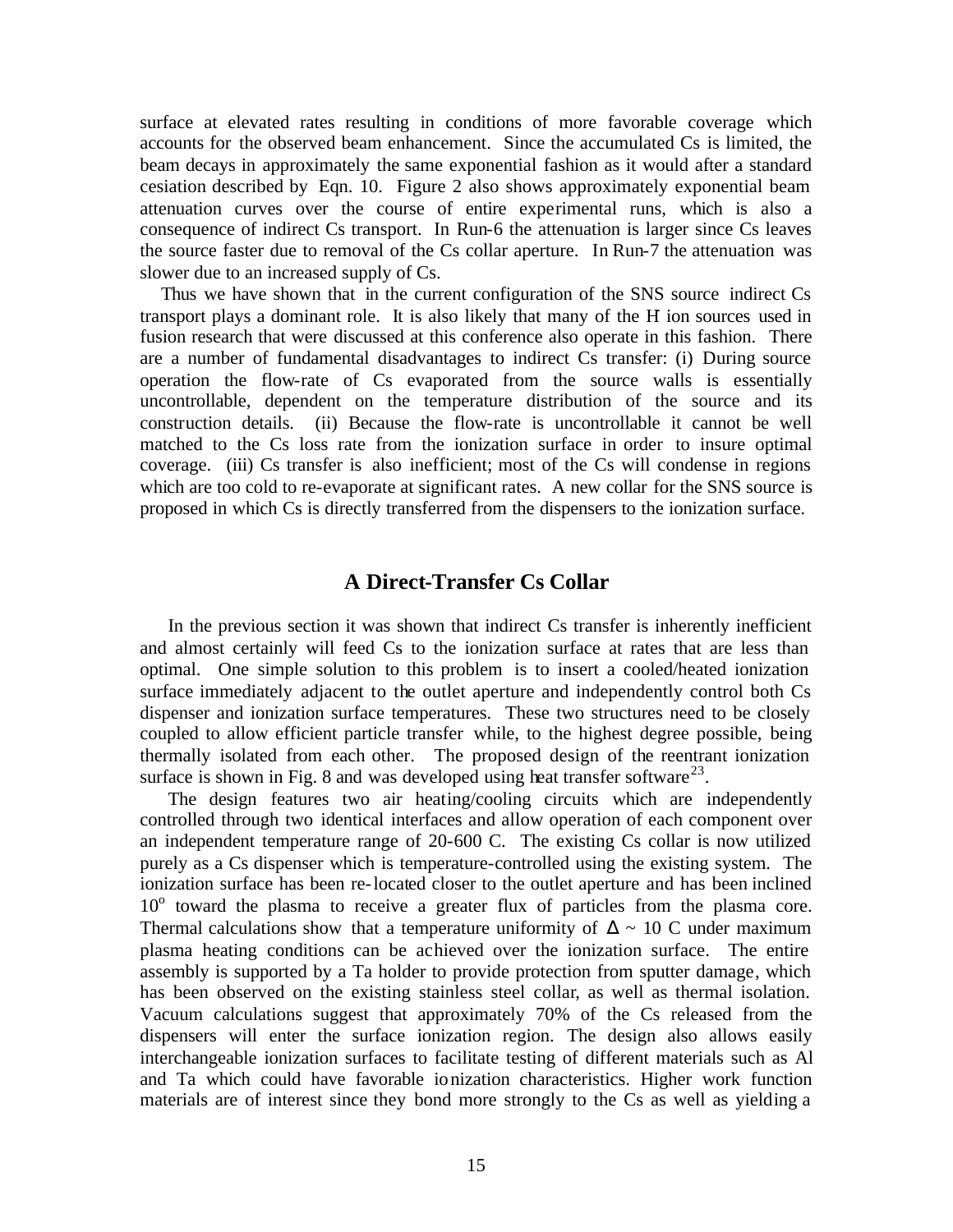lower effective work function when cesiated $1^7$ . The system has currently been designed and will be tested within the next year.



Figure 8. The design of the direct-transfer Cs collar.

## **Initial Tests of the Integrated Cs Collar / Outlet Aperture**

The integrated Cs collar/outlet aperture has been conceived and developed as a result of collaborative ion source R&D work undertaken between LBNL<sup>24</sup> and ORNL<sup>14</sup> and will be described in more detail in subsequent publications. Figure 9 shows a schematic view of the assembly. In this work, initial tests of the system are reported in order to explore the benefits of inclining the ionization surface towards the plasma and decreasing the distance from the surface to the outlet aperture, both features of the design of the direct-transfer Cs collar. The integrated Cs collar / outlet aperture also features the capability of applying a potential bias to the collar in order explore the  $H$  enhancement which has been observed in the DESY multicusp source<sup>25</sup>.

Fig. 10 shows a comparison between the H beam current extracted from the standard collar configuration shown in Fig. 6, and the integrated Cs collar / outlet aperture plotted as a function of applied RF power. The dramatically improved H yield is most likely a consequence of the improved location and orientation of the ionization surface. This increase in performance seems to have come at the price of higher emittance. Fig. 11 shows the first emittance scan from this source configuration. Note the broad shoulders in addition to the usual bright center of the scan. The entire distribution has an RMS normalized emittance value of 0.35  $\pi$  mm mrad at 60 mA which is larger than emittances measured from the standard Cs collar at lower current levels of 40 mA. These shoulders disappear when the source is in an uncesiated state, suggesting that the surface-produced H is entering the beam with large energy and angular distributions as is typically seen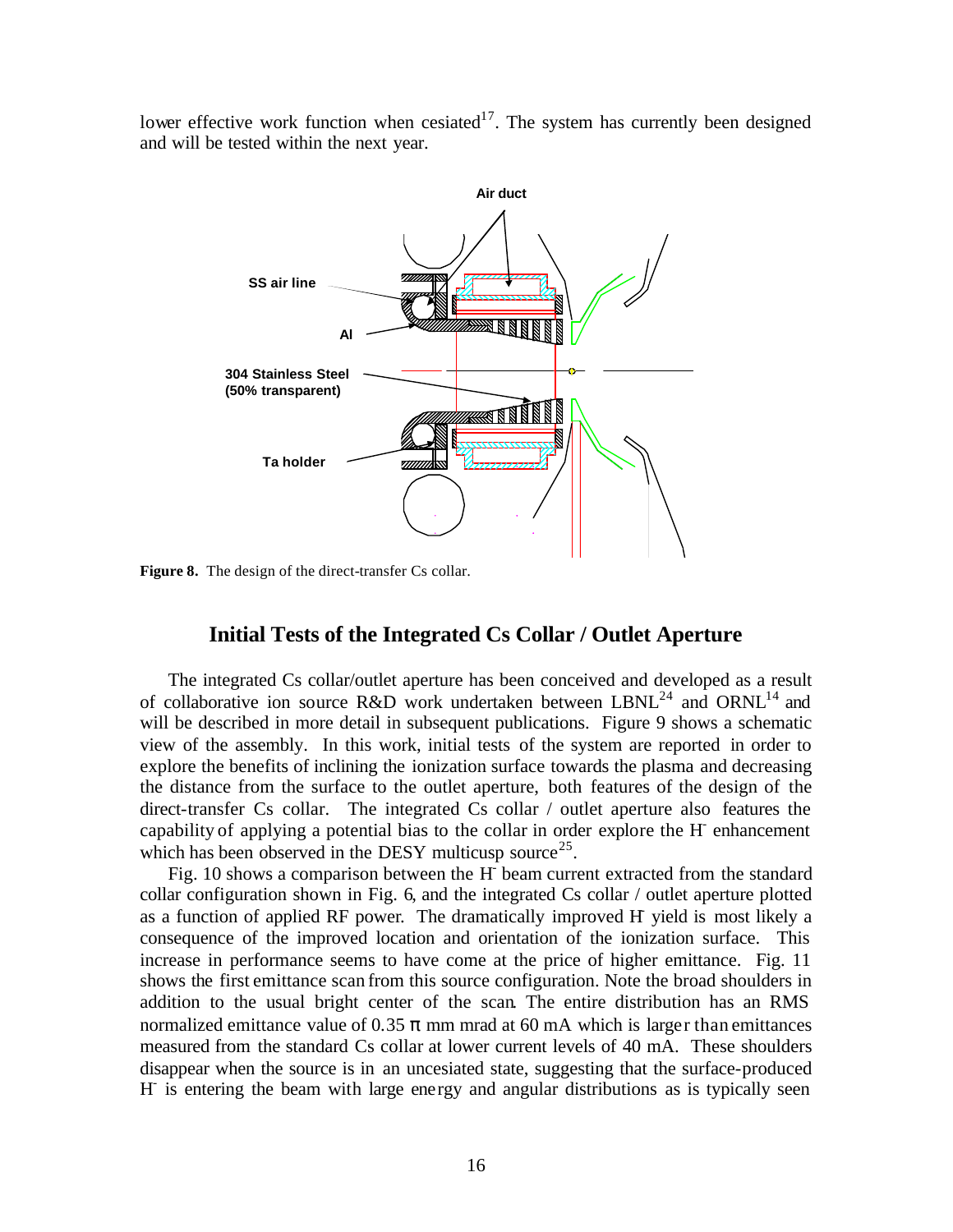with sputter ejected particles<sup>10,15</sup>. We also biased the collar to  $-5V$  with respect to the plasma, drawing 35 A of steady state discharge current and found essentially no enhancement of H-yield. This result contrasts with DESY data which show significant beam enhancement in this range of voltages and currents, emphasizing the differences between the Cs-enhanced SNS ion source and the Cs-free, presumably pure volume, DESY ion source<sup>25</sup>.



**Figure 9.** The Integrated Cs collar/outlet aperture.



Figure 10. Beam current extracted from the integrated Cs collar/outlet aperture (diamonds) and from the standard source configuration (squares) versus applied RF power after 1 cesiation at full duty-factor.

Overall these results are very encouraging and show that prospects for improved H yield from the geometrical improvements to the direct-transfer collar are quite strong. As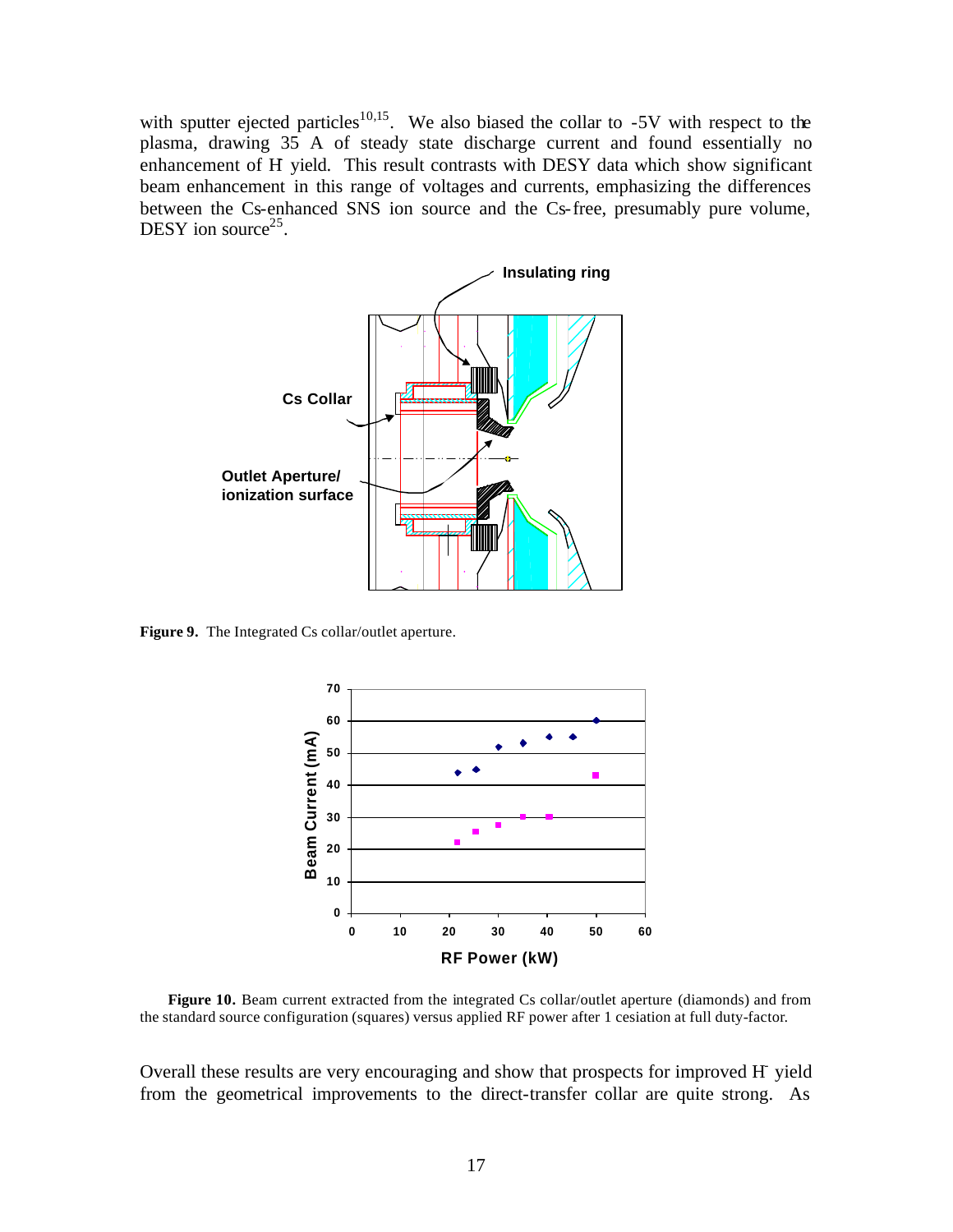discussed above, the direct-transfer collar design also features an ionization surface which is inclined toward the plasma, as well as a reduced distance to the outlet aperture as compared with the original design. Compared to the integrated Cs collar / outlet aperture the ionization surface is located several mm further away from the outlet aperture in hopes that resonant charge exchange will effectively cool these ions before entering the beam as apparently occurs in the present design.



**Figure 11.** Emittance plot from the Integrated Cs collar/outlet aperture taken at 60 mA. Note the presence of 'shoulders' at the base of the bright core.

## **References**

8. R. Keller et al., Rev. Sci. Intrum. 73 (2002) 914.

 $\overline{a}$ 

<sup>1.</sup> N. Holtkamp, "Status of the SNS Project", PAC'03, Portland, USA, p. 11 ID: MOAL003.

<sup>2.</sup> R. Keller, et al., "Commissioning of the SNS Front End Systems at Berkeley Lab", EPAC'02, Paris, France, p. 1025, ID: THPLE012.

<sup>3.</sup> A. Aleksandrov, "Commissioning of SNS Front End Systems at ORNL," PAC'03, Portland, USA, p. 65, ID: MOPB002.

<sup>4.</sup> S. Henderson et al., "SNS Beam Commissioning Status", EPAC'04, p. 1255, ID: TUPLT168

<sup>5.</sup> R.F. Welton et al., "Development and Status of the SNS Ion Source", PAC'03 p. 3306 ID: FPAB009

<sup>6.</sup> R.F. Welton et al., Rev. Sci. Instrum. 75 (2004) 1793.

<sup>7.</sup> R.F. Welton et al., Rev. Sci. Instrum. 73 (2002) 1008.

<sup>9.</sup> R.F. Welton, et al. EPAC'04, Lucerne, France, ID: TUPLT175

<sup>10.</sup> M.E. Kishinevskii, Sov. Phys. Tech. Phys. 20 (1976) 799

<sup>11.</sup> SAES Getters S.p.A. Via Gallarate, 215 20151 Milano, Italy

<sup>12.</sup> M. Succi, et al., Vaccum 35 (1985) 579

<sup>13.</sup> The HSC computer code, Outokumpu Research Oy, PO Box 60 FIN-28101 PORI, Finland

<sup>14.</sup> R.F. Welton, et al. EPAC'02, Paris, France, p.635 ID: THPLE019.

<sup>15.</sup> M. Kaminsky, "Atomic and Ionic Impact Phenomena on Metal Surfaces", Springer, New York, 1965

<sup>16.</sup> L.K. Hansen, "Thermionic Converters and Low Temperature Plasma", Techn. Inform. Center / US-DOE-tr-1 (1978)